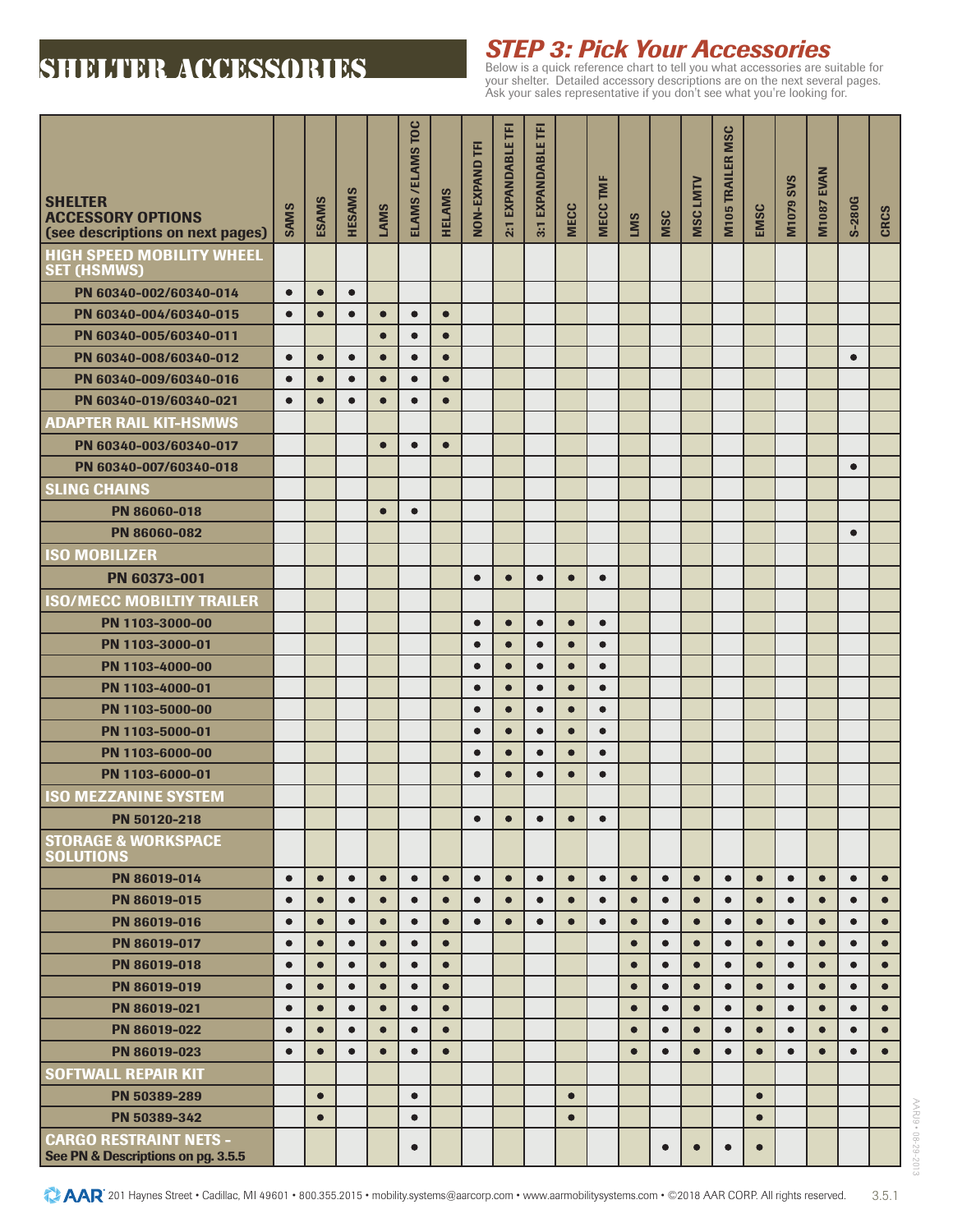

## *STEP 3: Pick Your Accessories*

## HIGH SPEED MOBILITY WHEEL SETS (HSMWS)

- Provides towed transport for AMS line of shelters and ISU® Containers
- Can be used as transport air-loading device
- Suitable for off-road operations (DOT Highway Certified)<br>• Parking brakes: individual band, operated cable brakes (r
- Parking brakes: individual hand-operated cable brakes (rear)
- Air ride suspension (4" travel) with shock absorbers, transverse stabilizers and levering valves on front and rear
- 4-wheel air-over-hydraulic Service Brakes (not applicable w/12-volt system)
- Durable composite fenders<br>• Standard trailer lighting kit
- Standard trailer lighting kit or LED available<br>• Mud flans
- Mud flaps
- Heavy duty tow bar<br>• Heavy Duty (HD) Ca
- Heavy Duty (HD) Capacity available: 14,500 lbs.<br>• Safety Becommendation: Do not tow more weight
- Safety Recommendation: Do not tow more weight than the vehicle is rated for<br>• Complies with Federal Motor Vehicle Safety Standards 121 with exception to a
- Complies with Federal Motor Vehicle Safety Standards 121 with exception to anti-lock brakes<br>• A Department of Transportation Certification provided with each HSMWS
- A Department of Transportation Certification provided with each HSMWS

| <b>LOAD CAPACITY</b>                            | <b>TARE WEIGHT</b> | <b>GROSS AXLE WEIGHT RATING</b>                                | <b>MAXIMUM SPEED</b> |
|-------------------------------------------------|--------------------|----------------------------------------------------------------|----------------------|
| 12,000 lbs.                                     | 3.500 lbs.         | 8,000 lbs. (front & rear)                                      | 55 MPH               |
| <b>HIGHWAY HEIGHT</b>                           |                    | <b>STANDARD ELECTRICAL SYSTEM</b>                              |                      |
| 15" minimum ground clearance at<br>maximum GVWR |                    | 24 VDC compatible with military 2.5-ton and 5-ton prime movers |                      |

| P/N       | <b>NSN</b>       | <b>DESCRIPTION</b>                                                      | <b>SHELTERS</b>                                                                                                                 | <b>GSA</b> | <b>DLA</b> |
|-----------|------------------|-------------------------------------------------------------------------|---------------------------------------------------------------------------------------------------------------------------------|------------|------------|
| 60340-002 | 2330-01-485-3058 | GREEN w/2 108" BEAMS EA.                                                | SAMS/HESAMS/ESAMS/ISUs                                                                                                          |            |            |
| 60340-014 |                  | TAN w/2 108" BEAMS EA.                                                  | SAMS/HESAMS/ESAMS/ISUs                                                                                                          | $\bullet$  | $\bullet$  |
| 60340-004 | 8145-01-486-2474 | <b>GREEN W/ADAPTER RAIL KIT</b><br>& 108" BEAMS                         | LAMS/ELAMS/HELAMS/SAMS/<br>ESAMS/HESAMS/ISUs                                                                                    |            |            |
| 60340-015 |                  | TAN W/ADAPTER RAIL KIT &<br>108" BEAMS                                  | LAMS/ELAMS/HELAMS/SAMS/<br>ESAMS/HESAMS/ISUs                                                                                    |            |            |
| 60340-005 | 8145-01-490-3702 | <b>GREEN W/ADAPTER RAIL KIT</b>                                         | LAMS/ELAMS/HELAMS                                                                                                               | $\bullet$  |            |
| 60340-011 |                  | TAN W/ADAPTER RAIL KIT                                                  | LAMS/ELAMS/HELAMS                                                                                                               |            |            |
| 60340-008 |                  | <b>GREEN</b>                                                            |                                                                                                                                 | $\bullet$  |            |
| 60340-012 |                  | <b>TAN</b>                                                              |                                                                                                                                 |            |            |
| 60340-009 |                  | <b>GREEN w/SURGE BRAKES</b>                                             |                                                                                                                                 |            |            |
| 60340-016 | 8145-01-555-8129 | <b>TAN W/SURGE BRAKES</b>                                               |                                                                                                                                 |            |            |
| 60340-019 |                  | <b>GREEN w/SURGE BRAKES.</b><br>ADAPTER RAIL KIT & 108"<br><b>BEAMS</b> | LAMS/ELAMS/SAMS/ESAMS/<br><b>HESAMS/ISUs</b>                                                                                    |            |            |
| 60340-021 |                  | TAN W/SURGE BRAKES.<br>ADAPTER RAIL KIT & 108"<br><b>BEAMS</b>          | LAMS/ELAMS/SAMS/ESAMS/<br>HESAMS/HELAMS/ISUs                                                                                    |            |            |
| 86060-018 |                  | <b>Sling Chain</b>                                                      | 4 required (per shelter) with<br>HSMWS if shelter is to be helo-<br>lifted or forklifted (except for<br>single-pallet shelters) |            |            |



## ADAPTER RAIL KIT FOR HSMWS

| P/N       | <b>NSN</b>       | <b>DESCRIPTION</b>                                              | <b>SHELTERS</b>   | <b>GSA</b> | <b>DLA</b> |
|-----------|------------------|-----------------------------------------------------------------|-------------------|------------|------------|
| 60340-003 | 8145-01-486-2467 | GREEN 2 ADAPTERS (RH & LH)<br><b>W/BOLTS FOR FORKLIFT TUBES</b> | LAMS/ELAMS/HELAMS |            |            |
| 60340-017 | 8145-01-572-5663 | TAN 2 ADAPTERS (RH & LH) w/<br><b>BOLTS FOR FORKLIFT TUBES</b>  | LAMS/ELAMS/HELAMS |            |            |
| 60340-007 | 8145-01-490-3761 | <b>GREEN ADAPTER FRAME KIT*</b>                                 | $S-280 C/G$       |            |            |
| 60340-018 |                  | TAN ADAPTER FRAME KIT*                                          | $S-280 C/G$       |            |            |

*\*NOTE: Sling Chain (86060-082) required with HSMWS if shelter (except single-pallet shelters) is to be helicopter sling lifted or forklifted to prevent any damage. Four are needed per shelter*

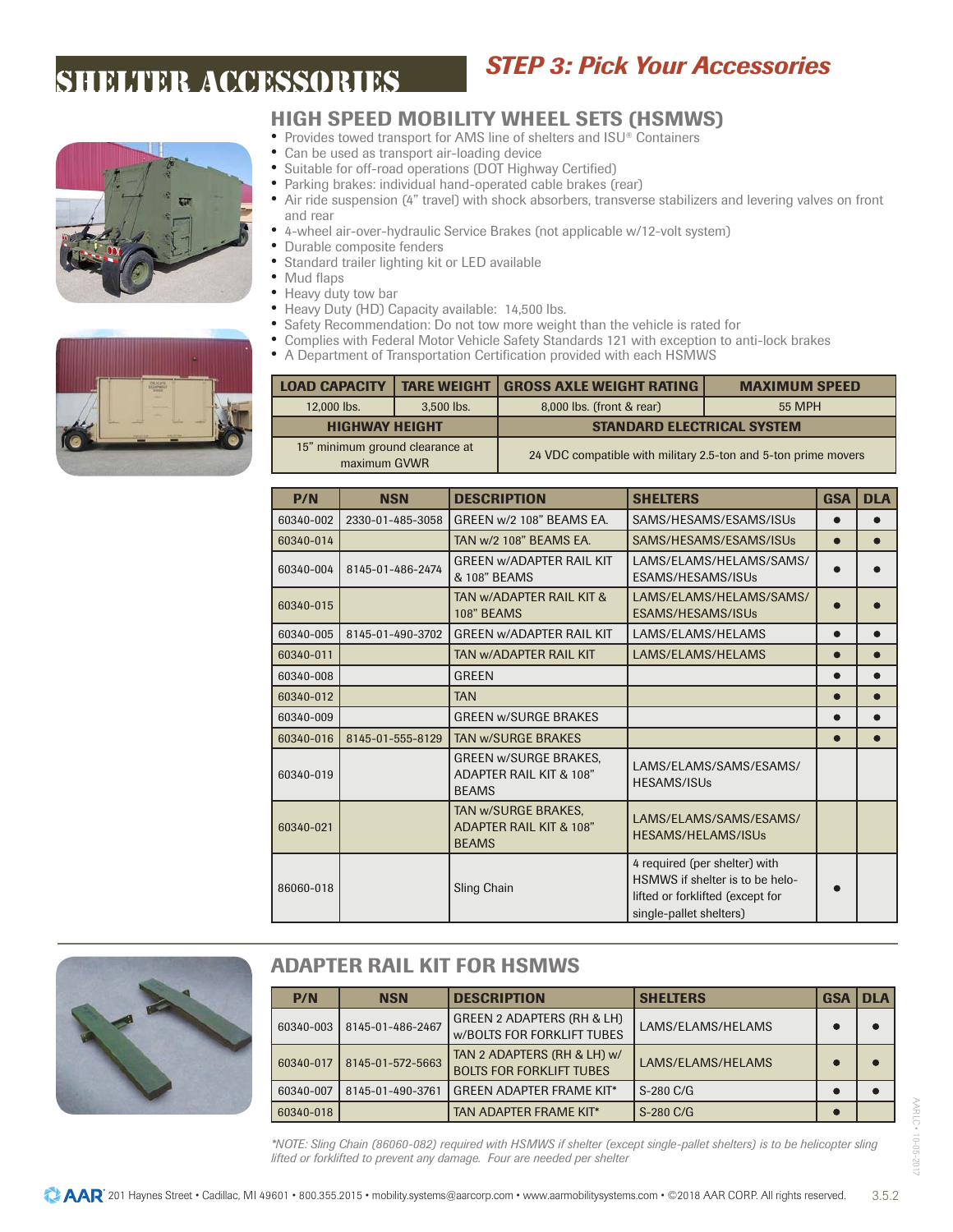





20-FOOT ISO/MECC® MOBILITY TRAILER (AAR/MCT INDUSTRIES)

*STEP 3: Pick Your Accessories*

- AAR Mobility Systems has partnered with MCT Industries to provide durable and rugged off-road trailers
- Designed to transport MECCs and ISO Shelter Systems, transforming them into an optimized rugged deployment system
- Designed specifically to accommodate off-road, adverse condition use (i.e. 15 minute fording)
- Other brake and electrical configurations can be developed for more general commercial use
	- Accessories included are:
	- 1 hydraulic bottle jack
	- 1 double end truck wench
	- 4 leveling jacks<br>• 1 spare tire
	- 1 spare tire
	- Single folding step, rear mounted, for container configurations requiring rear access (call for alternative access accessory information)

| P/N          | <b>NSN</b>       | <b>DESCRIPTION</b>                                                                                                    |
|--------------|------------------|-----------------------------------------------------------------------------------------------------------------------|
| 1103-3000-00 | 2330-01-506-5979 | TRAILER FOR 20-FOOT ISO SHELTER-15,000 LB PAYLOAD W/LEAF SPRING<br>SUSPENSION, CHASSIS, AND NON-RETRACTABLE ISO LOCKS |
| 1103-3000-01 |                  | TRAILER FOR 20-FOOT ISO SHELTER-15.000 LB PAYLOAD W/LEAF SPRING<br>SUSPENSION W/DECK AND RETRACTABLE ISO LOCKS        |
| 1103-4000-00 |                  | TRAILER FOR 20-FOOT ISO SHELTER-15.000 LB PAYLOAD W/AIR RIDE<br>SUSPENSION, CHASSIS, AND NON-RETRACTABLE ISO LOCKS    |
| 1103-4000-01 |                  | TRAILER FOR 20-FOOT ISO SHELTER-15,000 LB PAYLOAD W/AIR RIDE<br>SUSPENSION W/DECK AND RETRACTABLE ISO LOCKS           |

| <b>P/N</b>   | <b>NSN</b> | <b>DESCRIPTION</b>                                         |
|--------------|------------|------------------------------------------------------------|
| 1103-5000-00 |            | AIR RIDE SUSPENSION. CHASSIS. NON-RETRACTABLE ISO LOCKS    |
| 1103-5000-01 |            | AIR RIDE SUSPENSION WITH DECK & RETRACTABLE ISO LOCKS      |
| 1103-6000-00 |            | LEAF SPRING SUSPENSION, CHASSIS, NON-RETRACTABLE ISO LOCKS |
| 1103-6000-01 |            | LEAF SPRING SUSPENSION WITH DECK AND RETRACTABLE ISO LOCKS |

|                             | <b>SPECIFICATIONS</b>                                  |                                                        |
|-----------------------------|--------------------------------------------------------|--------------------------------------------------------|
| <b>PART NUMBER</b>          | 1103-3000-XX & 1103-4000-XX                            | 1103-5000-XX & 1103-6000-XX                            |
| <b>AIR CERTIFIED</b>        | For USAF C-130 E/H/J,<br>C-130J-30, C-17A and C-5A/B/C | For USAF C-130 E/H/J,<br>C-130J-30, C-17A and C-5A/B/C |
| <b>CAPACITY</b>             | 15,000 lbs.                                            | 28,000 lbs.                                            |
| <b>DIMENSIONS</b>           | 94"W X 292"I                                           | 96"W X 296"L                                           |
| <b>DECK DIMENSIONS</b>      | 236"L X 37"H (unloaded)                                | 236"L X 38"H                                           |
| <b>COUPLING HEIGHT</b>      | 28" to 36" Adjustable                                  | 28" to 36" Adjustable                                  |
| <b>GROUND CLEARANCE</b>     | 13 inches                                              | 13 inches                                              |
| <b>TARE WEIGHT</b>          | 5,625 lbs.                                             | 6,000 lbs.                                             |
| <b>GROSS VEHICLE WEIGHT</b> | 21,000 lbs.                                            | 34,000 lbs.                                            |
| <b>BEAMS</b>                | Wide Flange I-Beam                                     | Wide Flange I-Beam                                     |
| <b>BRAKES</b> (fail safe)   | 12 1/4" x 5" Spring Loaded                             | 12 1/4" x 5" Spring Loaded                             |
| <b>AIR SYSTEM</b>           | <b>Standard Commercial Trucking</b>                    | <b>Standard Commercial Trucking</b>                    |
| <b>TIRES</b>                | LT235/85R16, LR-E                                      | 235/75R17.5, LR-H                                      |
| <b>ELECTRICAL SYSTEM</b>    | 24 VDC                                                 | 24 VDC                                                 |
| <b>LIGHTS</b>               | <b>Military Specification</b>                          | <b>Military Specification</b>                          |
| <b>LEVELING JACKS</b>       | Manual, Removable                                      | 4 Removable, Heavy Duty, Drop<br>Leg                   |
| <b>PRIMER PAINT</b>         | MIL-P-53022B, Type II                                  | MIL-P-53022B, Type II                                  |
| <b>FINISH COAT PAINT</b>    | MIL-C-46168D                                           | MIL-C-46168D                                           |
| <b>OPTION</b>               | 24V ABS System                                         | 24V ABS System                                         |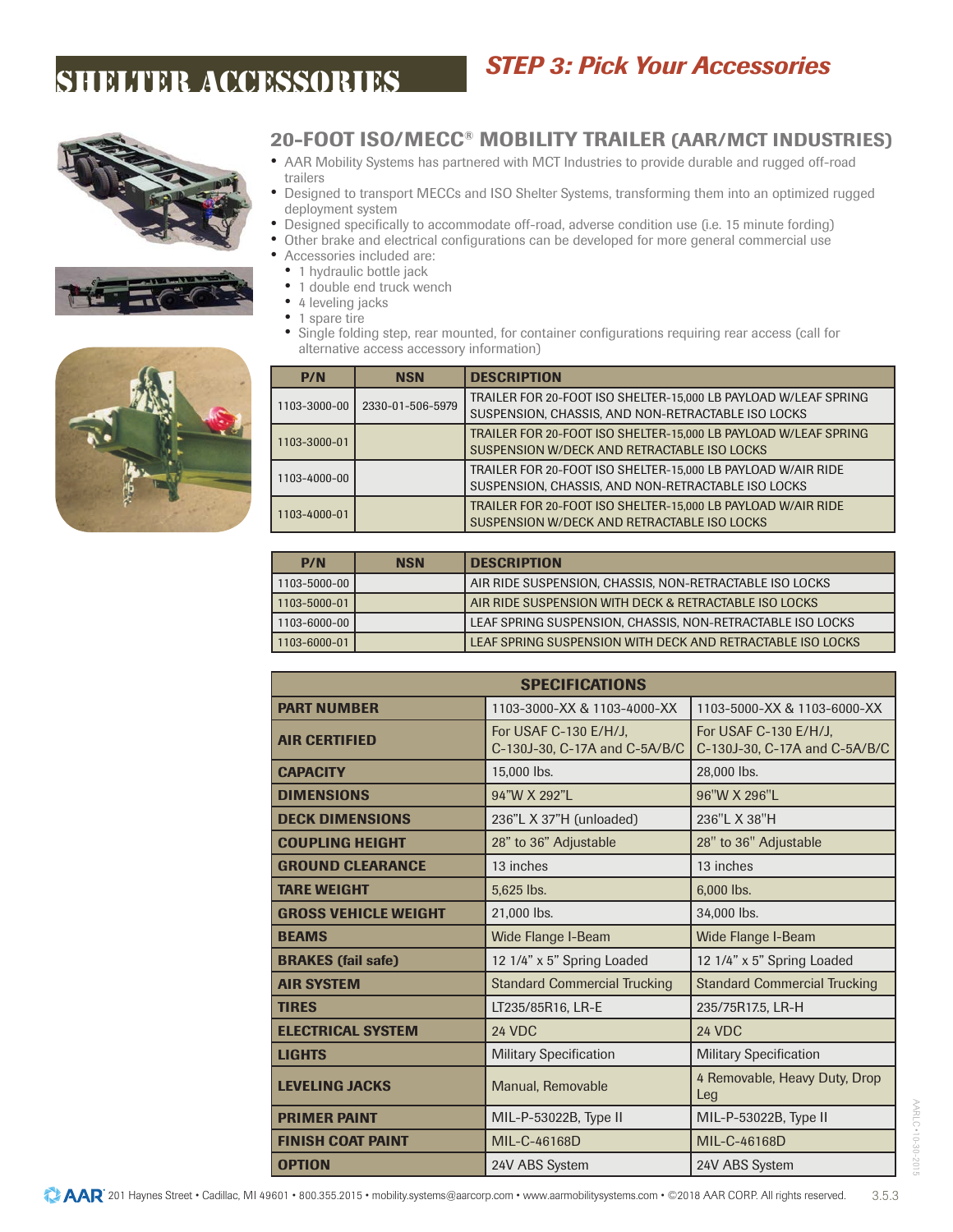## *STEP 3: Pick Your Accessories*



### 20-FOOT ISO/MECC HSMWS MOBILIZER

- 15" x 15" air-operated wedge service brakes on all four wheels (includes temporary use air tanks)
	- Spring applied parking brakes that also activate with loss of system air (rear only)
	- Air-ride suspension with transverse stabilizer bars and levering valves on front and rear<br>• 24 VDC system with standard NATO connectors to operate lift system: On-board batteric
	- 24 VDC system with standard NATO connectors to operate lift system; On-board batteries and charger (110V or 230V); operates from on-board batteries, vehicle connection, or hand pump back-up
	- Rear flashing strobe lights (operated by on-board batteries)<br>• Hydraulic system for raising and lowering of shelter: Three-w • Hydraulic system for raising and lowering of shelter; Three-way power cord allows simultaneous lifting of each end during aircraft loading operations
	- Integral mobilizer/shelter leveling jacks built into mobilizer structure
	- Safety Recommendation: Do not tow more weight than the weight of the vehicle<br>• Federal Motor Vehicle Safety Standards 121
	- Federal Motor Vehicle Safety Standards 121

| P/N       | <b>NSN</b>                          | <b>DESCRIPTION</b>                                                                          |                                           | <b>SHELTERS</b> | <b>DLA</b> |                                                |  |
|-----------|-------------------------------------|---------------------------------------------------------------------------------------------|-------------------------------------------|-----------------|------------|------------------------------------------------|--|
| 60373-001 |                                     | <b>ISO MOBILIZER</b>                                                                        |                                           | <b>ISO/MECC</b> |            |                                                |  |
|           | <b>TARE WEIGHT</b>                  |                                                                                             | <b>GROSS AXLE</b><br><b>WEIGHT RATING</b> |                 |            | <b>GROSS VEHICULAR</b><br><b>WEIGHT RATING</b> |  |
|           | 6,320 lbs.                          | 15,250 lbs.                                                                                 | 30,000 lbs.                               |                 |            |                                                |  |
|           | <b>RIDE HEIGHT</b>                  |                                                                                             | <b>MAXIMUM SPEED</b>                      |                 |            |                                                |  |
|           | 20" ground clearance at ride height |                                                                                             | 55 MPH on developed roads                 |                 |            |                                                |  |
|           |                                     | <b>ACCESSORIES &amp; OPTIONS</b>                                                            |                                           |                 |            |                                                |  |
|           |                                     | Interconnected cable for 24V lighting system and brake system hoses (front to rear)         |                                           |                 |            |                                                |  |
|           |                                     | Necessary tools for connection to shelter                                                   |                                           |                 |            |                                                |  |
|           |                                     | Chains for lifting ISO blocks from ground                                                   |                                           |                 |            |                                                |  |
|           |                                     | Safety props for hydraulic system                                                           |                                           |                 |            |                                                |  |
|           |                                     | Load distributing pads for jacks                                                            |                                           |                 |            |                                                |  |
|           |                                     | Swivel caster for dolly movement                                                            |                                           |                 |            |                                                |  |
|           |                                     | 10,000 lb. tie-down rings (not for helicopter sling)                                        |                                           |                 |            |                                                |  |
|           |                                     | Fenders                                                                                     |                                           |                 |            |                                                |  |
|           |                                     | Mud flaps                                                                                   |                                           |                 |            |                                                |  |
|           |                                     | <b>Anti-lock brakes</b>                                                                     |                                           |                 |            |                                                |  |
|           |                                     | Running lights - 24 VDC LED with turn/brake lights                                          |                                           |                 |            |                                                |  |
|           |                                     | Optional second dolly is recommended if frequent use on undeveloped surfaces is anticipated |                                           |                 |            |                                                |  |



## ISO MEZZANINE SYSTEM

| P/N       | <b>DESCRIPTION</b>                 | <b>GSA DLA</b>           |  |  |
|-----------|------------------------------------|--------------------------|--|--|
| 50120-218 | Designed for use with ISO Shelters |                          |  |  |
|           | <b>DIMENSIONS</b>                  | <b>PLATFORM CAPACITY</b> |  |  |
|           | 52" X 96" Platform                 | 1.845 lbs.               |  |  |

- Secures to ISO corner fittings
- Lightweight aluminum, modular construction for easy deployment
- Designed for maximum setup configuration with multiple stairway and rail mounting brackets
- Adjustable support arms for 96" or 96.6"-high shelters or containers
- Adjustable stairs to allow for irregularities in terrain
- Eliminates need for fixed warehouse mezzanine system
- Setup with standard warehouse forklift<br>• Reduces deployed warehouse space re
- Reduces deployed warehouse space requirement
- Supports two-high complexing of shelters and containers with entry and exit points using additional platforms and stairs
- Two-man emplacement with fork truck
- Four location stair placement
- OSHA compliant